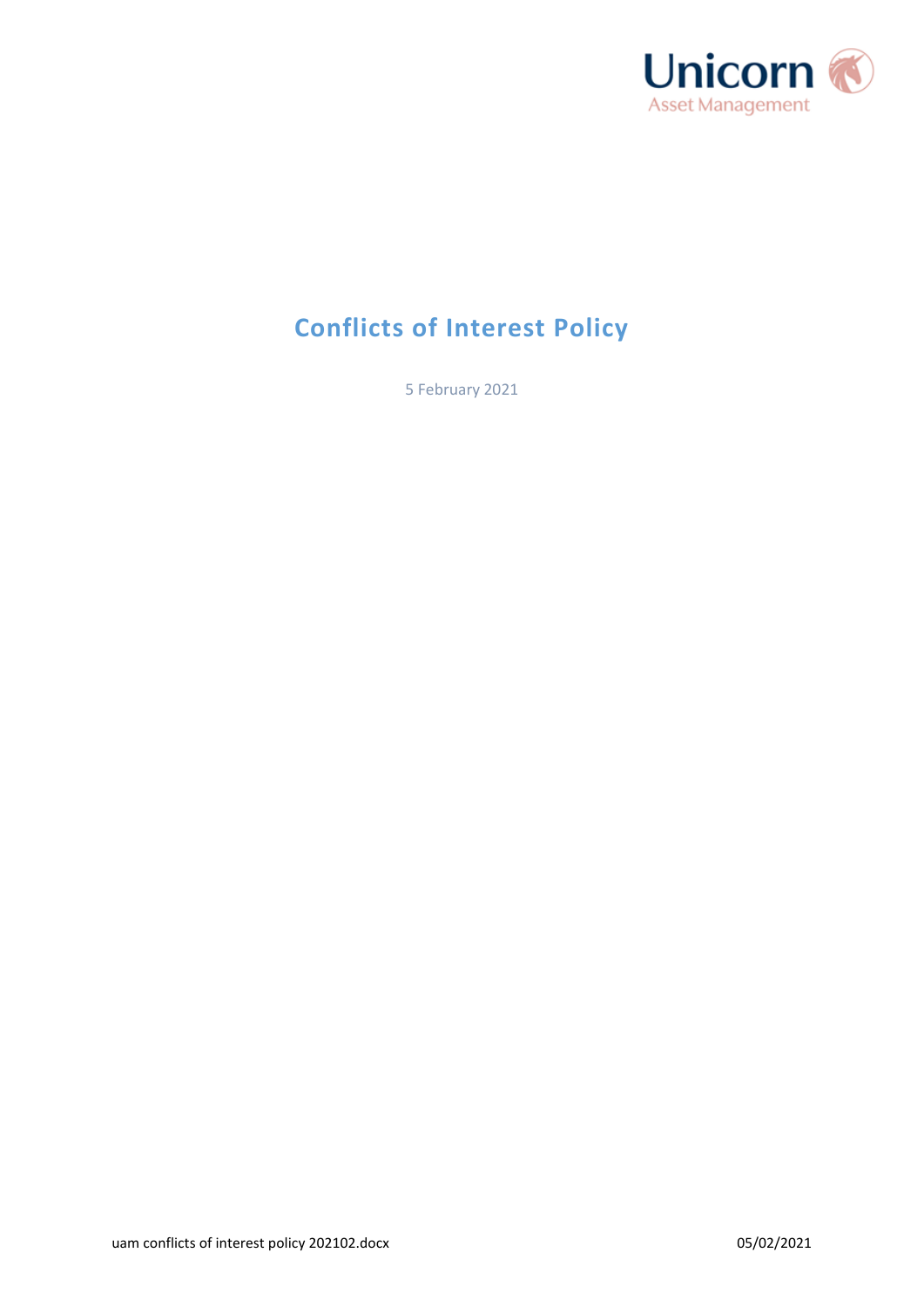#### Conflicts of Interest Policy

#### **Introduction**

In line with Unicorn's objective to ensure good outcomes for all underlying customers, Unicorn is required to take all reasonable steps to identify and manage conflicts of interest that could have a detrimental effect on underlying customers, irrespective of the business undertaken or the customer's classification.

Unicorn is committed to always acting in the customer's best interests and put the customers' interest ahead of its own. SYSC 4 and SYSC 10 require the Unicorn Board of Directors to establish an effective to identify, control and review conflicts of interest.

FCA Principle 8, which is set out in more detail within the FCA rule book, (SYSC 10), states that a firm has an obligation to identify and manage conflicts of interest fairly.

These may arise;

- 1. Between itself, including its directors, managers, employees, appointed representatives and any persons linked to it by control, and its clients; or
- 2. Between any two, or more, of its clients in the course of the firm carrying out regulated or ancillary activities.

#### **Scope**

This policy governs our conduct in respect to all our clients and applies to **all staff**, whether temporary, permanent or on secondment from third parties.

Unicorn will take disciplinary action (up to and including termination or employment or contractual relationships) and may be referred to law enforcement agencies where necessary. Failure to comply with the policy may also constitute individual Conduct Rule breaches.

#### **Policy**

To ensure that all investment decisions taken by Unicorn or by individuals employed or associated with the firm are effected as if the conflict had not existed.

All potential conflicts of interest are required to be entered on the Conflicts of interest register. The Conflicts of Interest policy is reviewed annually to ensure that all potential conflicts have been captured and the policy remains relevant.

### **Definition of Conflict of Interest**

A conflict of interest, whether real or perceived, is a situation where a person or company has interests which compete with those of another party. These situations may result in difficulties in being able to discharge the firm or individual's duties impartially.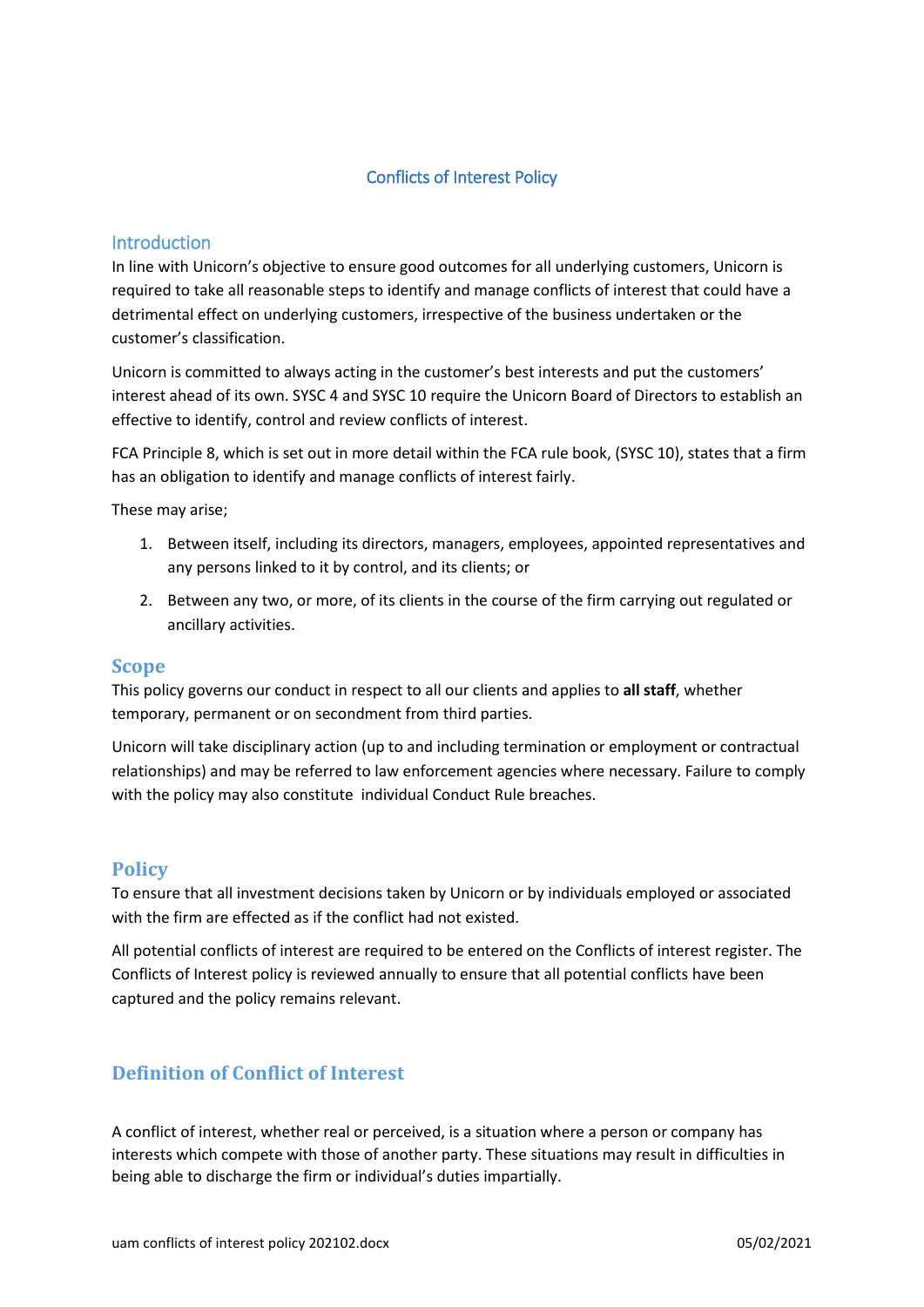# **Types of Conflict of Interest**

A conflict of interest may occur if Unicorn or any member of its staff:

- Is likely to make a financial gain, or avoid financial loss, at the expense of a customer;
- Has an interest in the outcome of a service provided to a customer or if a transaction carried out on behalf of a customer, which is different from the customer's own interest in that outcome;
- Has a financial or other incentive to favour the interest of one customer over another that they are dealing with;
- Carries on the same business as the customer; or
- Receives or will receive from a person other than the customer an inducement in relation to a service provided to that customer, in the form of money, goods or services other than the standard commission or fee for that service.

### **Business of the firm**

Unicorn is authorised and regulated by the Financial Conduct Authority (FCA).

Its business comprises the provision of investment management services to a Venture Capital Trust and an OEIC and investment advisory services to an Investment Trust and an AIM IHT portfolio management service.

The firm also acts as Authorised Corporate Director in respect of the Unicorn Investment Funds.

It is not a Market Maker and does not conduct any Corporate Finance activities, and there is no potential for conflicts of interest to arise in respect of those activities.

### **Declarations**

All directors and employees have a duty to declare any potential conflict of interest. Staff are asked to declare their interests when changes occur and to confirm their position annually. If in any doubt as to whether the declaration needs to be updated staff should err on the side of caution. The compliance officer maintains a register of interests which is reviewed by the Board annually as part of the firm's annual conflicts report. Additions to the register are notified to the board as they occur.

### **Avoiding Conflicts of Interest**

In order to avoid conflicts of interest arising, staff should always conduct business with good judgement, and be fully familiarised with the circumstances which can lead to conflicts arising.

Essentially, this means that staff should adhere to the following general standards of behaviour:

- Understand and abide by internal rules, policies and procedures, including the Gifts & Hospitality Policy;
- Not unfairly place their own interests above those of their customers;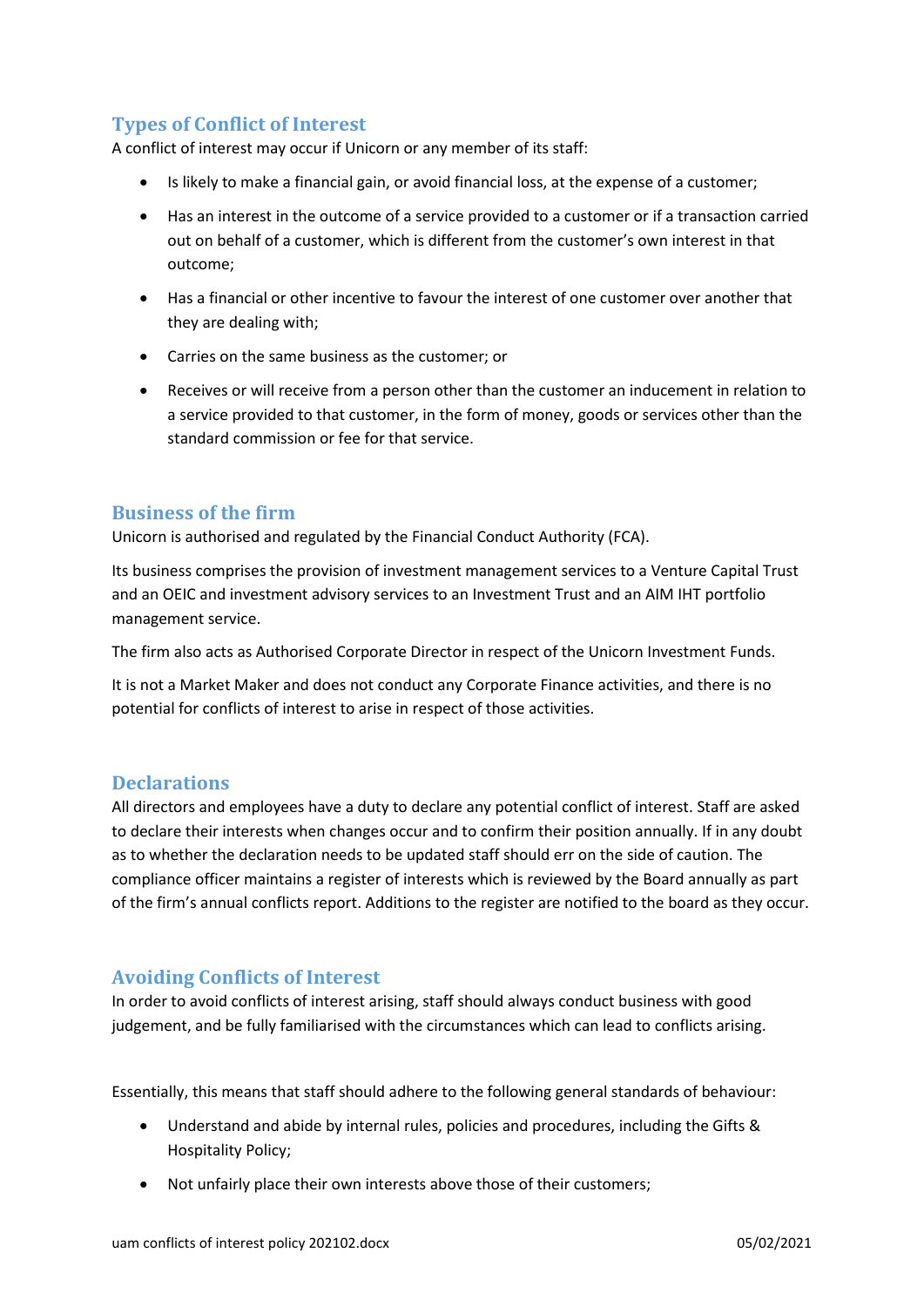- Not engage in any activity, conduct, business interest and/or employment that might reasonably be interpreted as tending to adversely affect the performance of their duties;
- Not participate in gambling (or any other associated activity) that might impact on their work;
- Raise any points of concern or uncertainty with their manager for clarification; and;
- Not act if there is any suspicion of a conflict of interest arising, or if one has materialised.

#### **Specific Prohibitions**

In addition to the general standards of behaviour listed above, staff must ensure that they do not:

- 1. Accept or offer inducements (e.g. gifts or hospitality), which could be perceived as conflicting with the interests of our customers;
- 2. Separately engage in business with individuals or entities that regularly engage in business with Unicorn, unless that relationship has been fully disclosed to Compliance and/or Human Resources.
- 3. Use customer information for personal, family or any other gain. All information concerning Unicorn and its customers is considered confidential and must be used for Unicorn purposes only;
- 4. Carry out outside employment of any kind without obtaining advance written approval from Compliance;
- 5. Engage in any outside business interest without first providing full and accurate notification in writing to Compliance;
- 6. Accept personal fiduciary appointments (such as trusteeships or executorships) other than those arising from family relationships, without obtaining advance written approval from Compliance;
- 7. Undertake personal account trades when in possession of related confidential information;
- 8. Delay or unfairly allocate orders across clients;
- 9. Deal ahead or advise other customers to deal in front of known customer orders (frontrunning);
- 10. Provide advice in an area in which Unicorn has or may acquire a financial interest which could be affected by such advice;
- 11. Cross trade between clients where the trade is not beneficial to both customers and cannot be executed at a fair price;

#### **Reporting Conflicts of Interest**

In the event of a conflict of interest being suspected, the matter must be immediately reported to Compliance, along with full details of the nature of the conflict and the customer(s) affected.